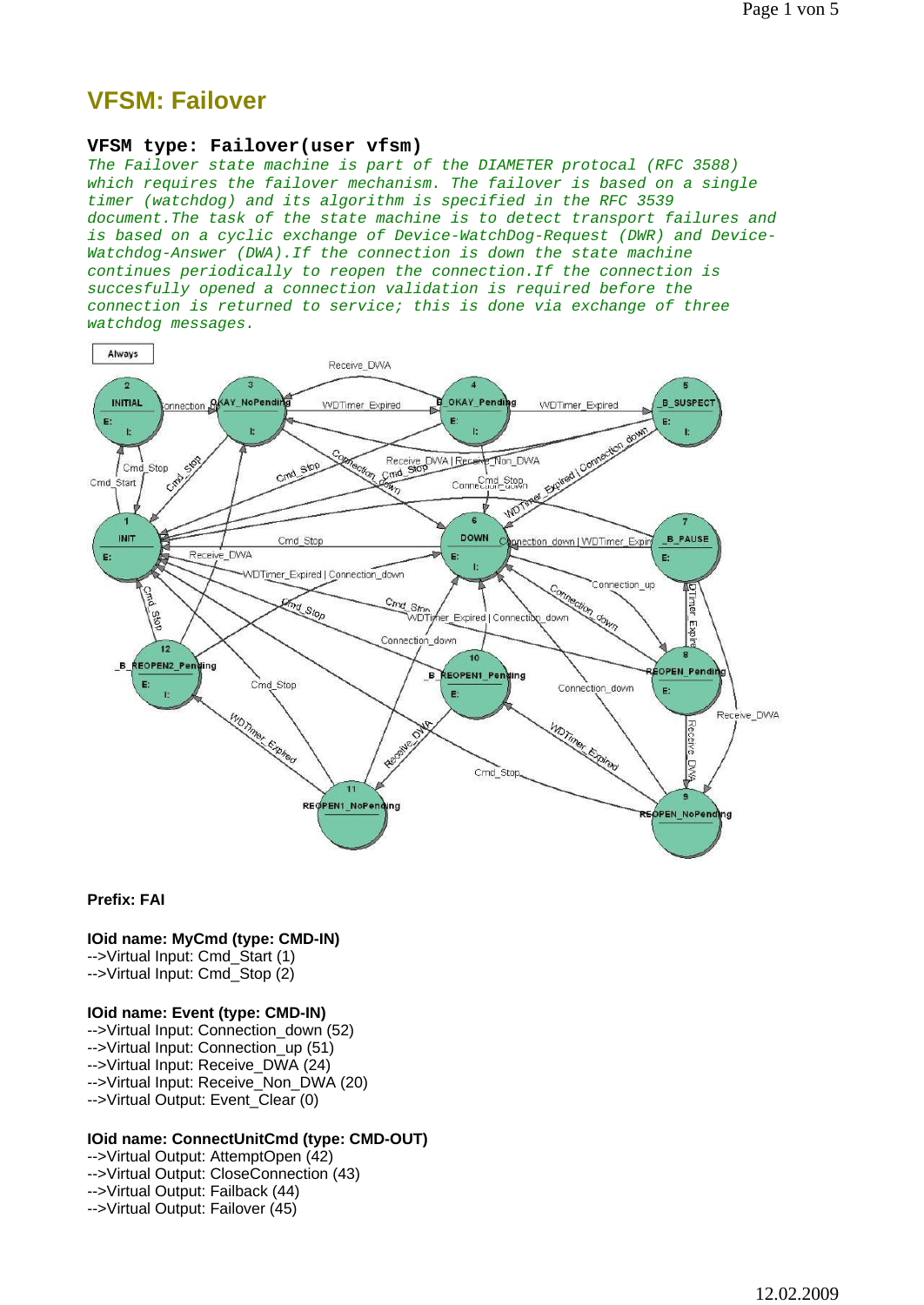-->Virtual Output: SendWatchdog (41) -->Virtual Output: UnitCmd\_Clear (0)

# **IOid name: WDTimer (type: TI)**

-->Virtual Input: WDTimer\_Expired (OVER) -->Virtual Output: WDTimer\_Stop (Stop)

# **IOid name: Ack (type: XDA)**

-->Virtual Input: UnitCmd\_Ack (1) -->Virtual Output: UnitCmdAck\_Clear (0)

**IOid name: TWINIT (type: PAR)**

## **IOid name: WDTime (type: PAR)**

# **IOid name: SetWDTimer (type: OFUN)**

-->Virtual Output: SetWatchdog (46)

## **Always: input actions valid in each state:**

*All received events are cleared immediately.CmdAck acknowledges the unit output operation: it clears the Cmd and the Ack signals.The action SetWatchdog triggers setting a new value of the watchdog time and starting the watchdog.*

| Connection_up or<br>Connection down or<br>Receive DWA or<br><b>Receive Non DWA</b> | <b>IEvent Clear</b>               |
|------------------------------------------------------------------------------------|-----------------------------------|
| <b>UnitCmd Ack</b>                                                                 | UnitCmd Clear<br>UnitCmdAck Clear |

## **State transition table, state ' INIT ':**

*The initial state, when the Failover state machine is first created, or when it has been deliberately stopped by a command.*

| <b>INIT</b>    | <b>EntryAction:</b>     | WDTimer_Stop |
|----------------|-------------------------|--------------|
|                | $\parallel$ ExitAction: |              |
| <b>INITIAL</b> | <b>Cmd Start</b>        |              |

## **State transition table, state ' INITIAL ':**

*The original initial state according to the RFC 3539.The watchdog in this state triggers attempts to establish a connection.On entering the state the watchdog time is calculated and set in the IO-Handler, thereafter the timer is restarted.Everytime the watchdog elapses it triggers a trial to open a connection (AttemptOpen) and the watchdog is restarted.On receiving the signal that connection is established the watchdog is set and restarted again and the state machine goes to the state OKAY\_NoPending.AttemptOpen has to trigger the event Connection\_up.Remark. Normally, the state machine will pass this state going immendiately to the state OKAY\_NoPending: it comes here on receiving a command Start from the Peer which sends it entering the state I\_Open or R\_Open. In that moment the connection is established. Thus, the Connection\_up event will come immediately as an answer to the AttemptOpen.*

| <b>INITIAL</b>        | <b>EntryAction:</b>    | AttemptOpen<br>SetWatchdog        |
|-----------------------|------------------------|-----------------------------------|
|                       | <b>ExitAction:</b>     |                                   |
|                       | <b>WDTimer_Expired</b> | <b>AttemptOpen</b><br>SetWatchdog |
| <b>OKAY_NoPending</b> | Connection_up          |                                   |
| <b>INIT</b>           | Cmd_Stop               |                                   |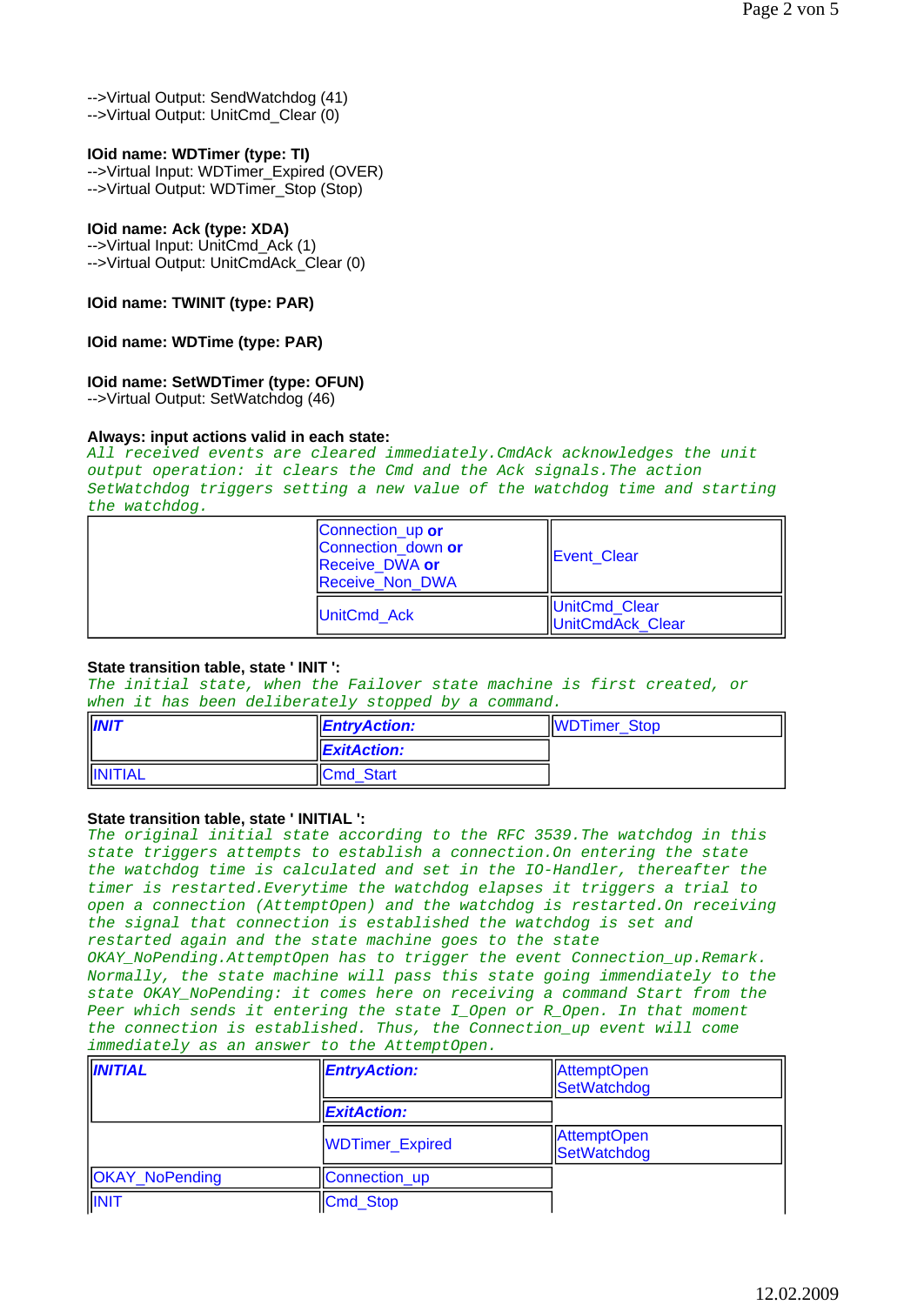## **State transition table, state ' OKAY\_NoPending ':**

*The connection is up.The watchdog supervises whether the connection is alive (i.e. receives messages).Any message received resets the Watchdog, so the time spent in this state can be very long.If the watchdog expires with no pending DWA the state machine goes to the state OKAY\_Pending, where a new DWR will be issued. This only occurs when there is very low traffic on the open connection: for instance when it is a standby connection.If connection is down or on receiving the command Stop the state machine goes to the state DOWN. The connection down causes the Failover (send all pending messages to the alternate peer).*

| <b>OKAY_NoPending</b> | <b>EntryAction:</b>                      |                 |
|-----------------------|------------------------------------------|-----------------|
|                       | <b>ExitAction:</b>                       |                 |
|                       | Connection down                          | <b>Failover</b> |
|                       | Receive_DWA or<br><b>Receive Non DWA</b> | SetWatchdog     |
| <b>DOWN</b>           | Connection down                          |                 |
| INIT                  | Cmd_Stop                                 |                 |
| B_OKAY_Pending        | WDTimer_Expired                          |                 |

## State transition table, state ' B OKAY Pending ':

*On entering the state the watchdog is restarted and the DWR sent. This would be the first DWR sent on a newly-established connection.The state machine supervises in that state the receipt of the watchdog answer (DWA): this state means that there is a pending DWR request.On receiving the DWA answer the state machine returns to the state OKAY\_NoPending.If the watchdog expires (something is wrong with the connection) the state machine goes to the state SUSPECT.*

| <b>B_OKAY_Pending</b> | <b>EntryAction:</b>                      | SendWatchdog<br>SetWatchdog |
|-----------------------|------------------------------------------|-----------------------------|
|                       | <b>ExitAction:</b>                       |                             |
|                       | Receive_DWA or<br><b>Receive_Non_DWA</b> | SetWatchdog                 |
| <b>OKAY_NoPending</b> | <b>Receive DWA</b>                       |                             |
| <b>DOWN</b>           | Connection down                          |                             |
| INIT                  | Cmd_Stop                                 |                             |
| <b>B SUSPECT</b>      | <b>WDTimer_Expired</b>                   |                             |

## **State transition table, state ' \_B\_SUSPECT ':**

*Failover detect connection problem.The failover process should be started by the application state machine(s).On entering the state the watchdog is restarted and if it expires the state machine goes to the state DOWN.On receiving any message the connection is considered to be ok and the state machine returns to the state OKAY and the failback process should be initiated by the application state machine(s). Failover means to send all pending messages to the alternate peer.*

| <b>B SUSPECT</b>      | <b>EntryAction:</b>                             | <b>IFailover</b><br><b>SetWatchdog</b> |
|-----------------------|-------------------------------------------------|----------------------------------------|
|                       | <b>ExitAction:</b>                              |                                        |
|                       | Receive DWA or<br><b>Receive Non DWA</b>        | <b>SetWatchdog</b><br><b>IFailback</b> |
| <b>OKAY_NoPending</b> | <b>Receive DWA or</b><br><b>Receive Non DWA</b> |                                        |
| <b>DOWN</b>           | WDTimer_Expired or<br>Connection_down           |                                        |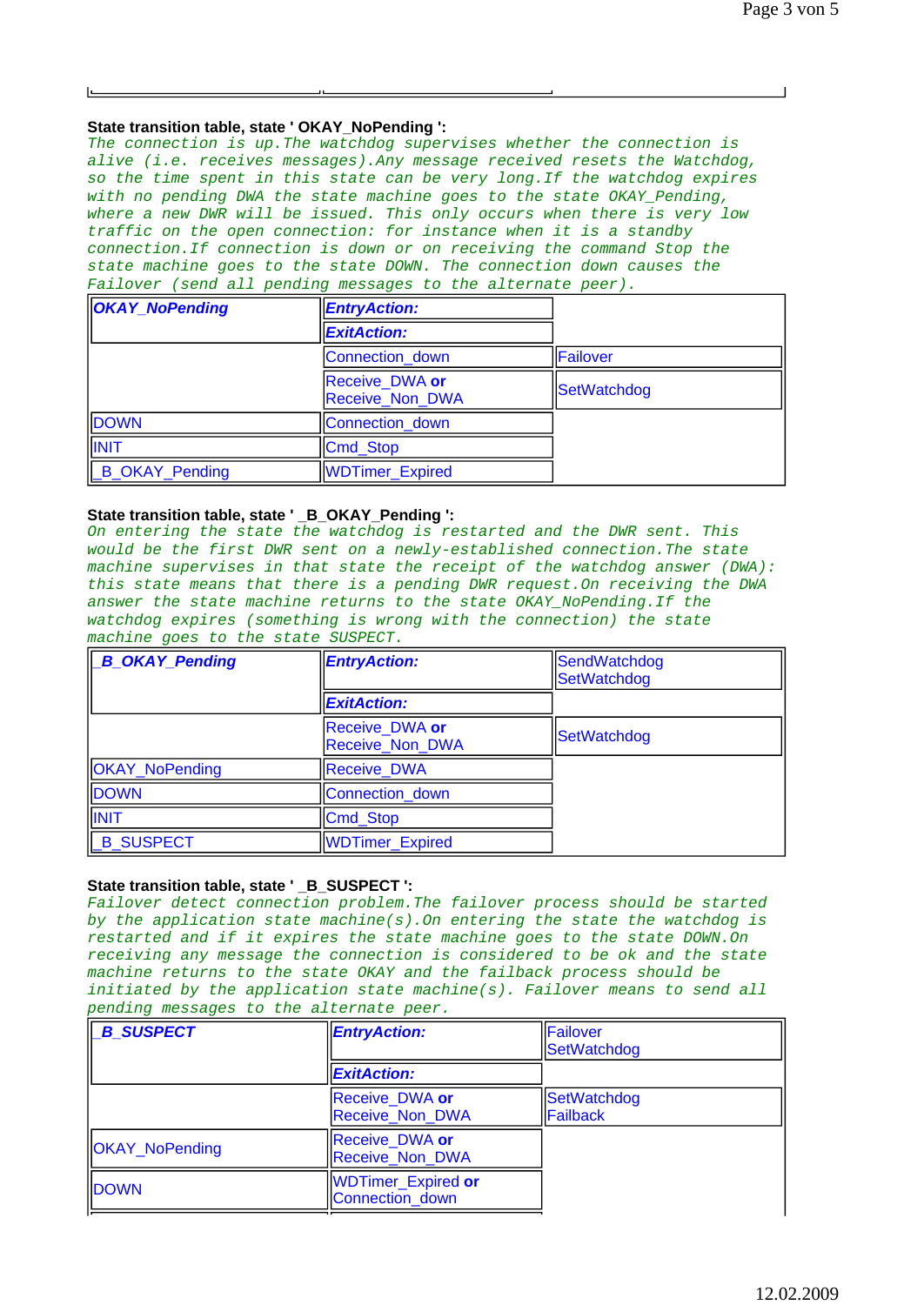| <b>INIT</b> | ШС<br>∶md<br>мон |  |
|-------------|------------------|--|
|             |                  |  |

#### **State transition table, state ' DOWN ':**

*On entering the state the connection is closed and the watchdog restarted.The watchdog in this state triggers attempts to establish a connection.Any time the watchdog elapses it is attempts to reconnect and the watchdog is restarted, unless a command Stop had been received, which would send us directly to INIT.If the transport layer signals a working connection the state machine goes to the state REOPEN\_Pending.*

| <b>DOWN</b>           | <b>EntryAction:</b>    | <b>CloseConnection</b><br>SetWatchdog |
|-----------------------|------------------------|---------------------------------------|
|                       | <b>ExitAction:</b>     |                                       |
|                       | <b>WDTimer_Expired</b> | <b>AttemptOpen</b><br>SetWatchdog     |
| <b>REOPEN_Pending</b> | Connection_up          |                                       |
| INIT                  | Cmd_Stop               |                                       |

## **State transition table, state ' \_B\_PAUSE ':**

*The REOPEN process seemed to be interrupted.To give it another chance we delay the transition to the state DOWN.If the DWA answer comes before the timer expires we continue REOPENing process.*

| <b>B PAUSE</b>          | <b>EntryAction:</b>                   | SetWatchdog |
|-------------------------|---------------------------------------|-------------|
|                         | <b>ExitAction:</b>                    |             |
| <b>DOWN</b>             | Connection_down or<br>WDTimer_Expired |             |
| <b>REOPEN_NoPending</b> | <b>Receive DWA</b>                    |             |
| INIT                    | Cmd Stop                              |             |

#### **State transition table, state ' REOPEN\_Pending ':**

*An attempt to reopen a closed connection seems to be successful.To be sure that it truly works we start to count DWA: on receiving DWA the state machine goes to the state REOPEN1\_Pending via REOPEN\_NoPending.If the watchdog expires the state machine returns to the state DOWN but not immediately: the state machine delays it by going first to the state PAUSE.If the connection is down or must be stopped the state machine returns immediately to the state DOWN.*

| <b>REOPEN_Pending</b>   | <b>EntryAction:</b>    | SendWatchdog<br>SetWatchdog |
|-------------------------|------------------------|-----------------------------|
|                         | <b>ExitAction:</b>     |                             |
| <b>DOWN</b>             | Connection down        |                             |
| <b>REOPEN_NoPending</b> | <b>Receive DWA</b>     |                             |
| INIT                    | Cmd_Stop               |                             |
| B_PAUSE                 | <b>WDTimer_Expired</b> |                             |

## **State transition table, state ' REOPEN\_NoPending ':**

*The first DWA has been received.The state delays sending the next watchdog which should be sent not too frequently, i.e. the watchdog timer dictates when to send another watchdog and not the DWA answer.*

| <b>REOPEN_NoPending</b>   | <b>EntryAction:</b> |
|---------------------------|---------------------|
|                           | <b>ExitAction:</b>  |
| <b>DOWN</b>               | Connection down     |
| INIT                      | Cmd Stop            |
| <b>LB_REOPEN1_Pending</b> | WDTimer_Expired     |